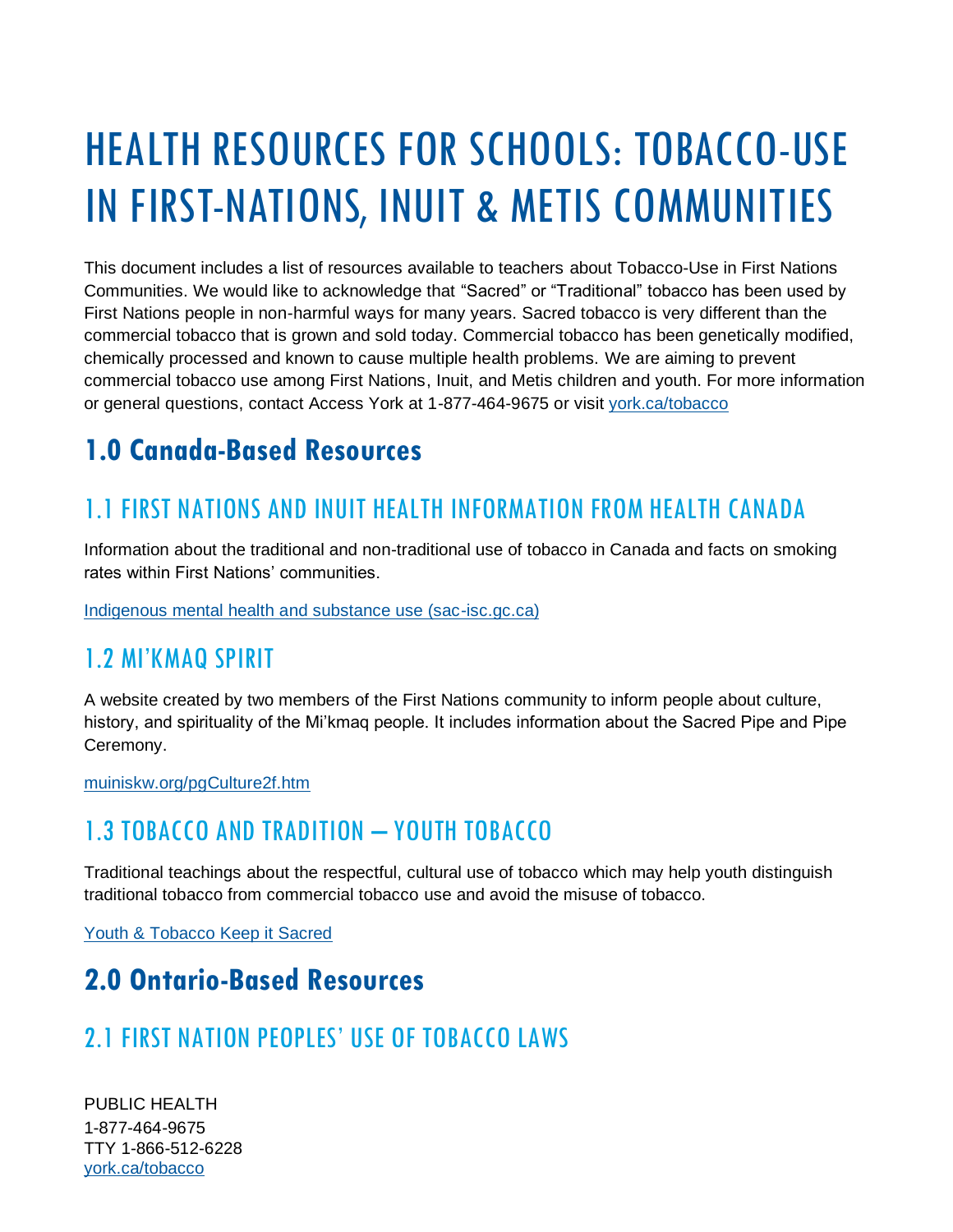[Information regarding the Smoke-Free Ontario Act](https://www.ontario.ca/laws/statute/17s26)

#### 2.2 RECOMMENDED RESOURCES FOR FIRST NATION, INUIT AND METIS PEOPLE

This program engages First Nation, Inuit and Metis communities to create health promotion strategies to decrease and prevent the misuse of tobacco and implement cancer prevention strategies.

[cancercareontario.ca/en/resources-first-nations-inuit-metis](https://www.cancercareontario.ca/en/resources-first-nations-inuit-metis)

#### 2.3 TOBACCO WISE – INDIGENOUS TOBACCO PROGRAM

Cancer Care Ontario's Indigenous Tobacco Program has the goal of spreading tobacco-wise messaging to First Nations, Inuit and Metis youth. Someone who is "tobacco-wise" is defined as someone who can differentiate between traditional and commercial tobacco.

[Tobaccowise.cancercareontario.ca/en](https://tobaccowise.cancercareontario.ca/en)

[Metis Brochure-](https://www.cancercareontario.ca/sites/ccocancercare/files/assets/TobaccoWiseBrochureFirstNations.pdf)Be Tobacco-Wise

[Inuit Brochure-](https://www.cancercareontario.ca/sites/ccocancercare/files/assets/TobaccoWiseBrochureInuit.pdf) Be Tobacco-Wise

#### **3.0 Other Provincial-Based Resources**

#### 3.1 MIDDLESEX-LONDON HEALTH UNIT - TRADITIONAL TOBACCO USE

Middlesex-London Health Unit has provided a summary of traditional tobacco-use among Indigenous people in Canada.

[Healthunit.com/traditional-tobacco-use](http://www.healthunit.com/traditional-tobacco-use)

#### 3.2 FREEDOM TO SMOKE LESSON

In this lesson, students explore their beliefs and values about independence – and how cigarette advertising exploits peoples' desires for greater freedom.

**[MediaSmarts](https://mediasmarts.ca/teacher-resources/find-lesson?field_grade_value_i18n=Grade+5&field_categories_tid_i18n%5B%5D=449&field_categories_tid_i18n%5B%5D=479&field_categories_tid_i18n%5B%5D=500)** 

#### 3.3 TALK TOBACCO

Talk Tobacco provides **free and confidential** services offering culturally tailored support and information about quitting smoking or vaping designed with input and guidance from First Nation, Inuit, Métis and urban Indigenous leaders, partners, community members and health care providers.

#### Talk [Tobacco](https://www.smokershelpline.ca/talktobacco/about)